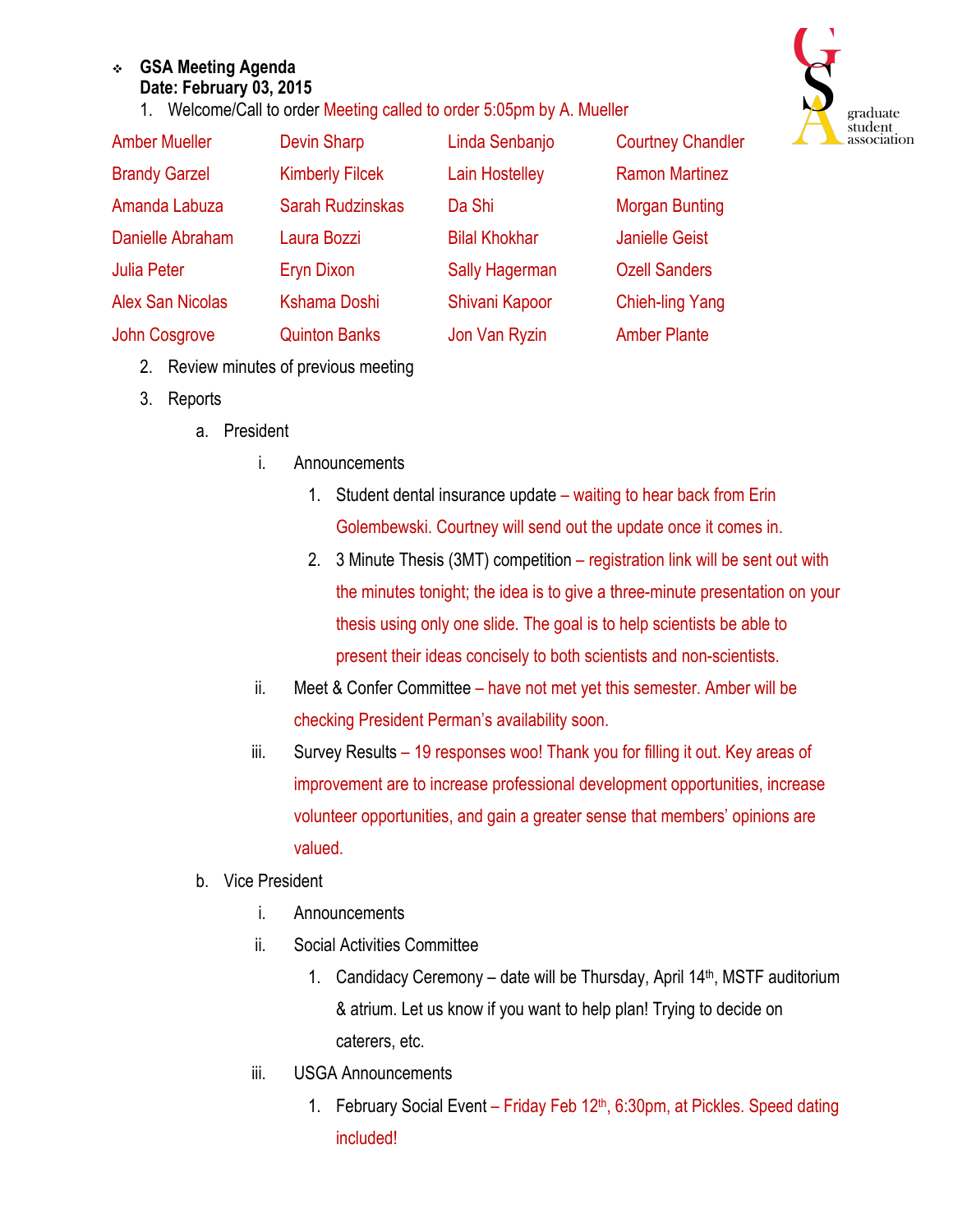- 2. Spring Bullpen April 29<sup>th</sup> @ Pickles
- 3. Occupy Towson movement students from Towson U noticed that their faculty didn't represent the diversity of their student body; they drafted a series of requests that the President signed off on that aim to increase diversity and inclusion on their campus and within their faculty; UMB is also trying to improve, President Perman is trying to be proactive and has set up meetings with student leaders of various campus groups (Jewish Student Association, Muslim Student & Scholars Association, etc.)
- 4. Parking & Transportation decision to move student parking to Market Center from BioPark. Three main concerns were safety, distance, and price. Safety is being addressed by both campus & city police, which are patrolling the area more. There will also be an emphasis on walking police escorts. Cost is \$175/semester. Students have raised concerned about what a 'semester' encompasses. Jon will look into this and into summer permit parking passes.
- 5. UniverCity Partnership Committee 520 Park Avenue is the newest site of innovation – check it out! Lots of cool vendors.
- 6. USGA Mandatory Funding meetings will be happening soon they are taking funding proposals. You must attend one of these meetings to request funding from USGA as a student group.
- c. Treasurer
	- i. Account \$6950.87 in the account
		- 1. Review of the budget slightly under budget on most things; only thing that is close to/over budget is the food; A. Mueller motions to move the \$200 allocated to office supplies be moved to the food budget for the general body meetings. Seconded by R. Martinez. The motion passes.
	- ii. Finance Committee
		- 1. Review of last quarter's travel awards (due Jan 15); 10 applicants; gave out full or partial funding to all ten; \$2475 given out for travel awards!
			- a. In the future for GSA reps applying for travel awards: have an eboard member sign your application (instead of a GSA rep like the usual applications)
			- b. Finance committee will also be meeting to go over the score sheet (may be making some changes to make the scoring more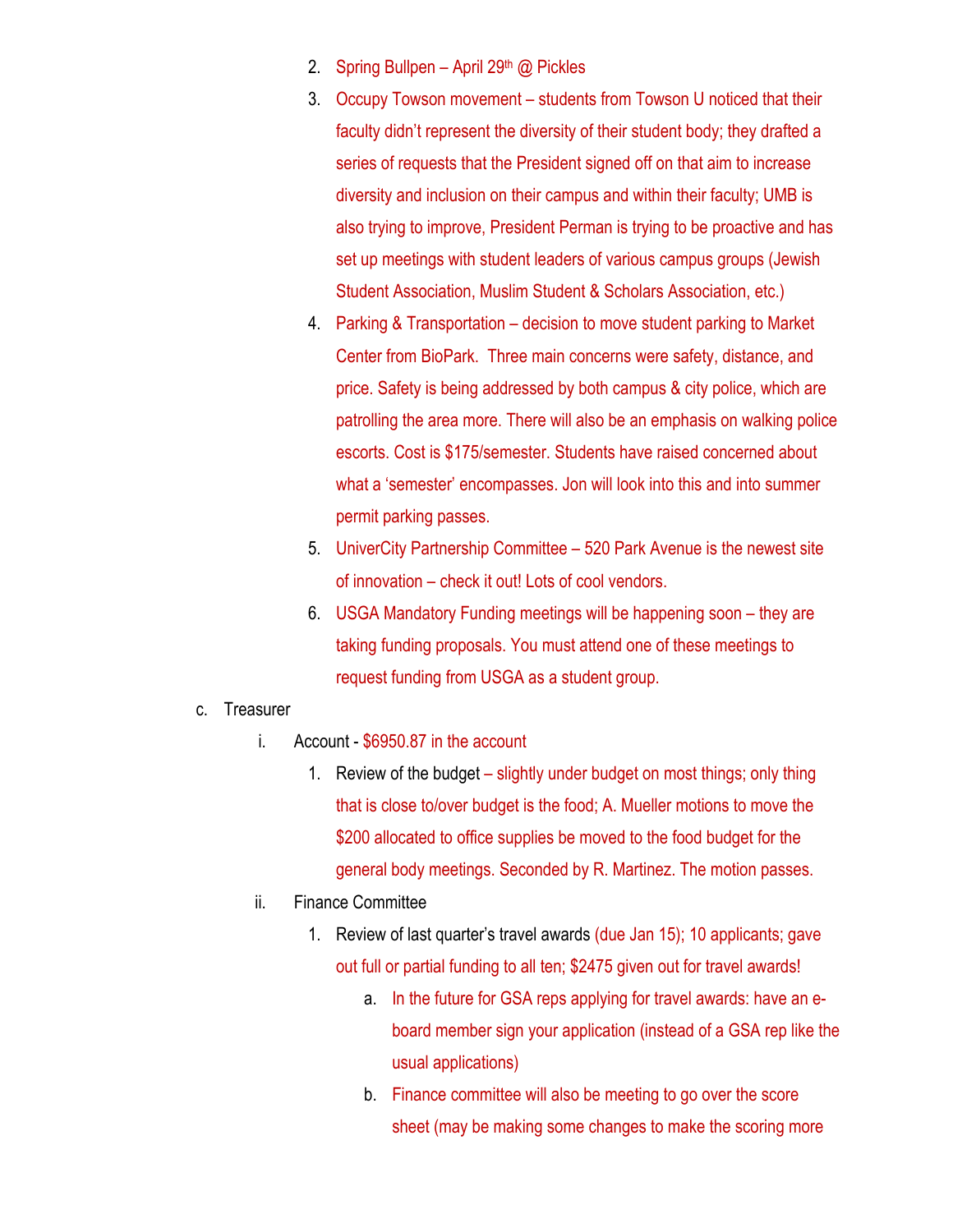objective, trying to set up a standardized scale for the monetary amount awarded versus points awarded to the application)

- i. Will also consider the source of the money
- c. Trying to decide if applications can be submitted via an online system
- d. Secretary
	- i. Announcements
	- ii. Professional Development Committee meeting to judge the Research Award **Applications** 
		- 1. Review abstracts for conferences (to help improve writing)
		- 2. Money to help support professional development-associated classes or trainings – some kind of subcategory of the Research Award
	- iii. GRC March 23rd!!! Looking for moderators; everyone sign up! Photo contest to determine the booklet cover. Registration opened today (see email, or email umb.gsa.sec@gmail.com for the link) and will close Friday March 11<sup>th</sup>.
		- 1. Looking for a social work student to be on the committee/ answer some questions we have

- 4.
- a. Grad Council rep
	- i. Announcements
	- ii. U of M grad council no new faculty at UMB; one new UMB course approved: MHS Research Seminar; Capstone denied; graduate school is undergoing reorganization – new senior associate dean who will oversee entrepreneurial graduate programs
- b. PR
- i. Announcements look out for the Grad Gazette on Friday! Thanks to the new writers who contributed
- ii. Communications Committee
- c. Meyerhoff speaker on Tuesday Feb 23rd, 11:00-12:00, for Black History Month; she will talk about her experiences as a minority & woman in science; everyone is invited to come
- d. NOVA first meeting tomorrow in the GSA Lounge, 5:00pm! First service event this Saturday at Port Discovery; contact A. Labuza if you want to volunteer! (labuza@umaryland.edu)
- 5. Old Business:
- 6. New Business:
	- a. Voter registration drive idea would be to increase voter registration; could be as simple as having a table on the first floor of the SMC of the campus center to register people to